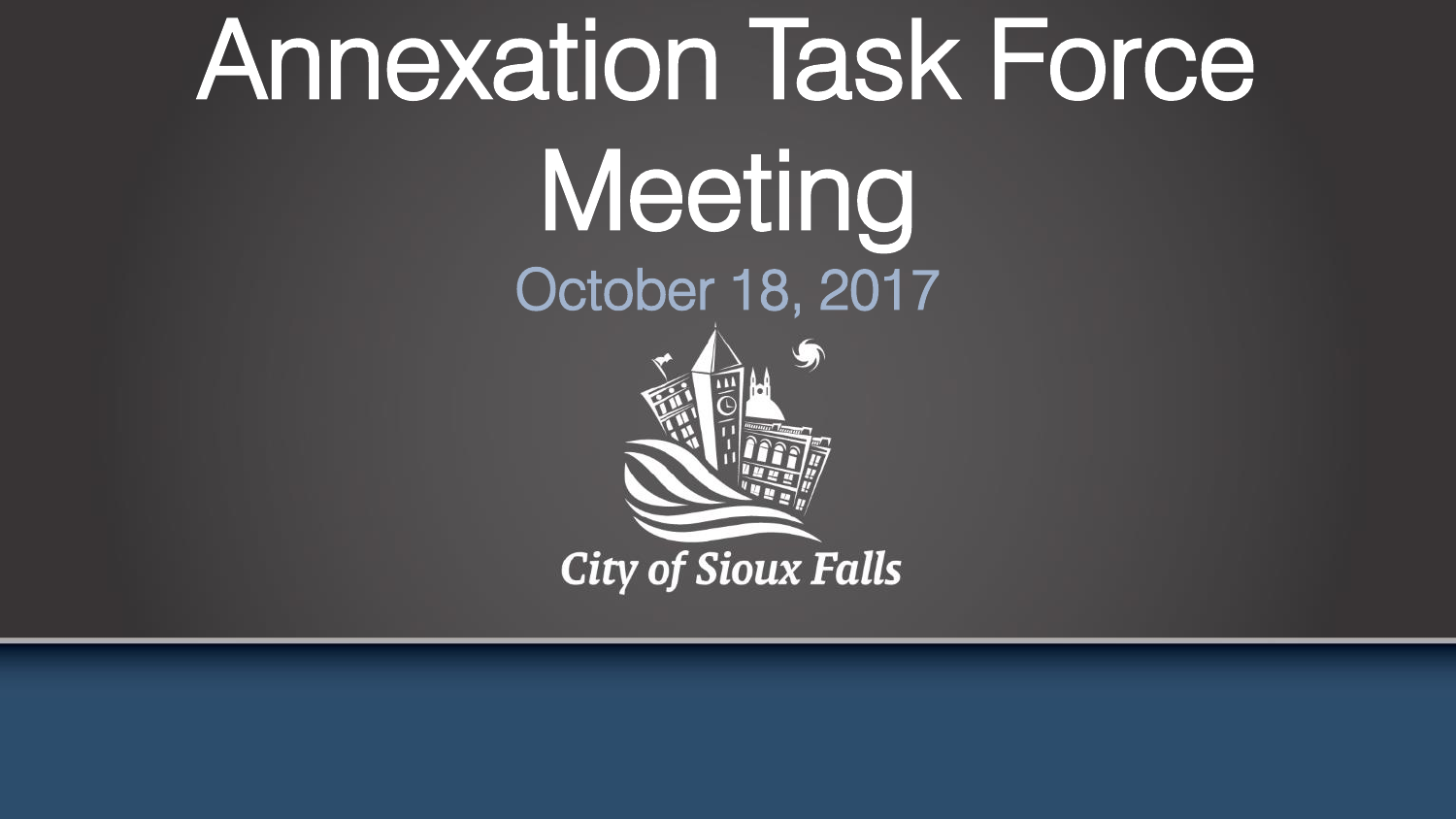## Annexation Task Force

- Tonight Receive final consensus from the Annexation Task Force members on the recommendations. Consensus will be required for any recommendation to move forward to City Council
- November Present the Annexation Task Force Report to the City Council.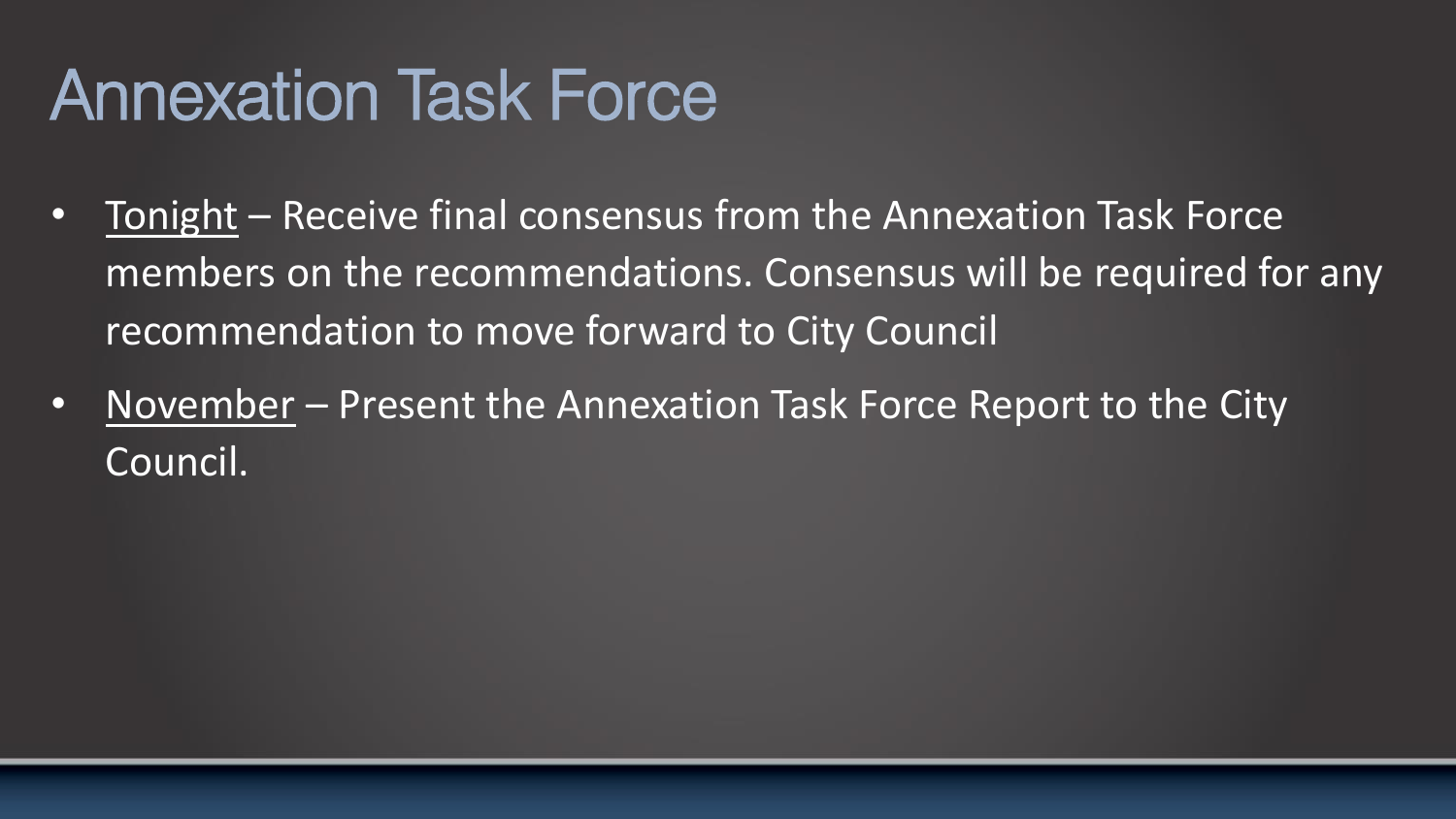#### Policy Recommendations – September 13, 2017

**Issue**: Pockets of unannexed land are being created through the voluntary annexation process.

#### **Recommendation**:

The City will make it a practice to reach out to the owner(s) of the unannexed property adjacent to land requesting to be annexed, prior to the annexation, to inquire whether they would consider annexation. Any annexation petition should have notification letters sent to non-annexed adjacent property owners to provide additional notice of city development and potential future annexation.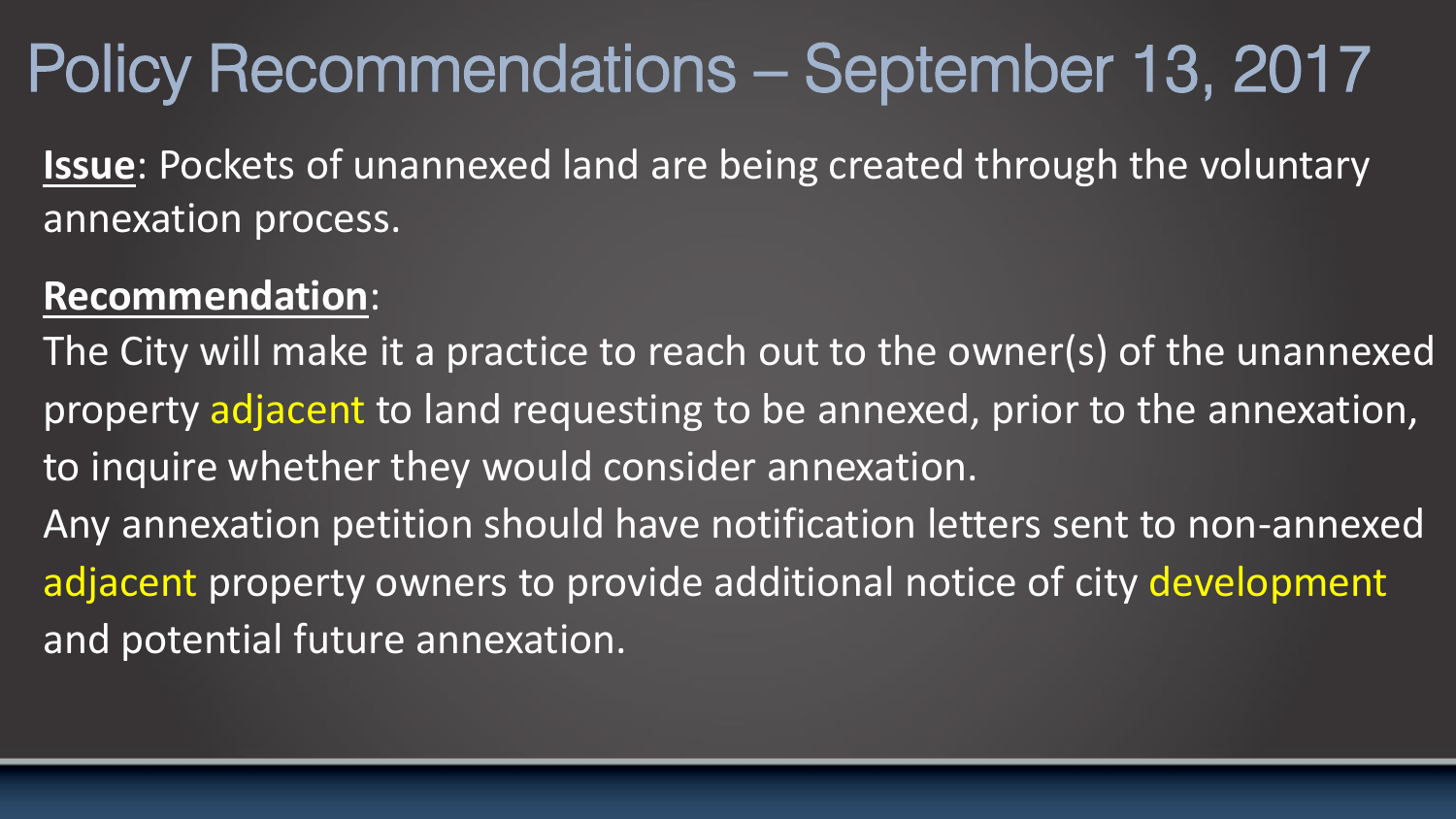**Issue**: It is difficult for staff to know when to approach a property owner about annexation. Policy Recommendations – Continued

#### **Recommendation**:

When the following occurs, annexation discussion should begin.

- 1. The unannexed property is 100 percent surrounded by city limits and land that is fully developed, AND one or more of the following:
- 2. The unannexed property is currently adjacent to an improved city street and connected to city water or sewer services, OR
- 3. The unannexed property will be impacted by a capital improvement project such as a street improvement or utility extensions, OR
- 4. The unannexed property has a public health or safety issue that can be corrected with city utility connections or street improvements.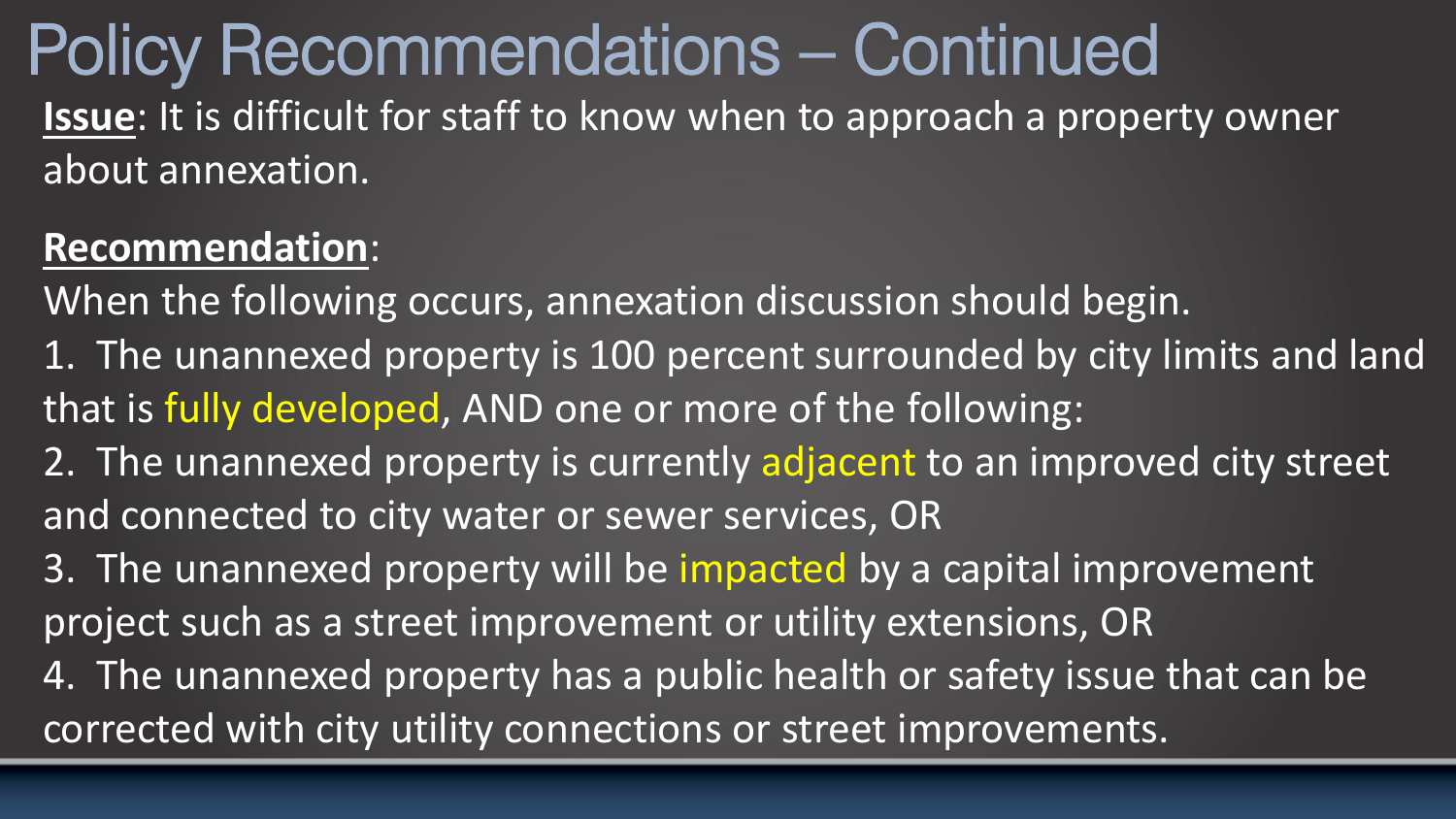**Issue:** The financial impact of annexation on the property owner(s) is too great.

#### **Recommendation:**

Revise the standards for rural neighborhoods and individual property owners to reduce the level of infrastructure requirements and costs. Proposed standards for annexed rural neighborhoods and individual property owners will be:

#### Water Service Requirement:

- Minimum 8" main line. To provide adequate fire protection, water mains will be installed within 5 years of the date of annexation.
- Fire hydrants.
- After service is available **and** notice is received from the City, connection to the city water service must be made within 2 years or through an agreement (§50.024).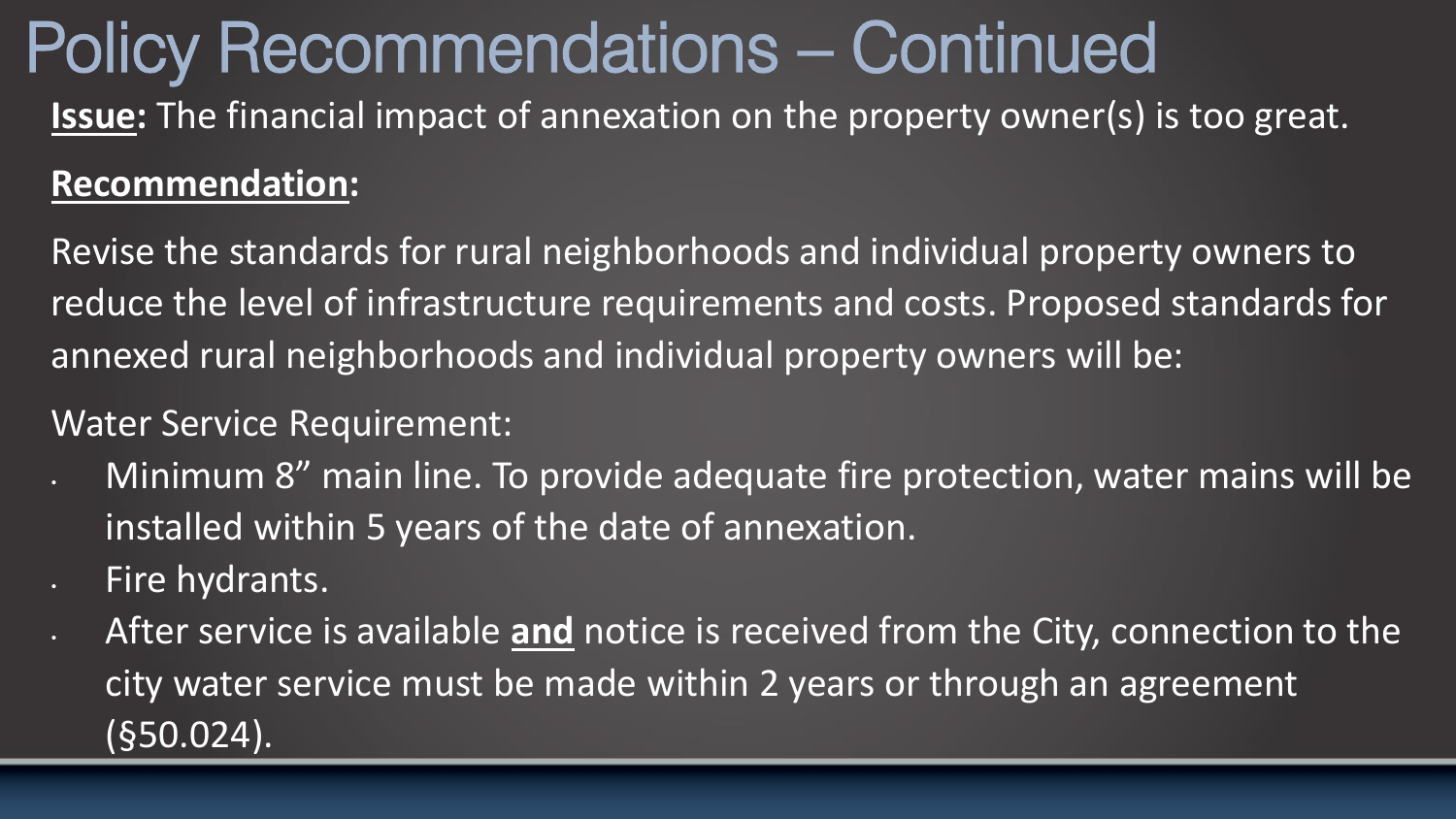Sanitary Sewer System Requirements:

- A private wastewater disposal system is an option but it must comply with applicable laws in place at the time of installation.
- After service is available **and** notice is received from the City, connection to the city sanitary sewer service must be made within 5 years or through an agreement (§53.015(d)).
- Road Requirements:
- Local/residential roads may be gravel or asphalt, but should be a minimum of 24 feet wide.
- A collector road should be 24 feet wide minimum, two lanes, paved with asphalt.
- A private road may be gravel or asphalt, but should be a minimum of 24 feet wide. All roads should be a minimum of 26 feet after fire hydrants are installed per the Fire Marshal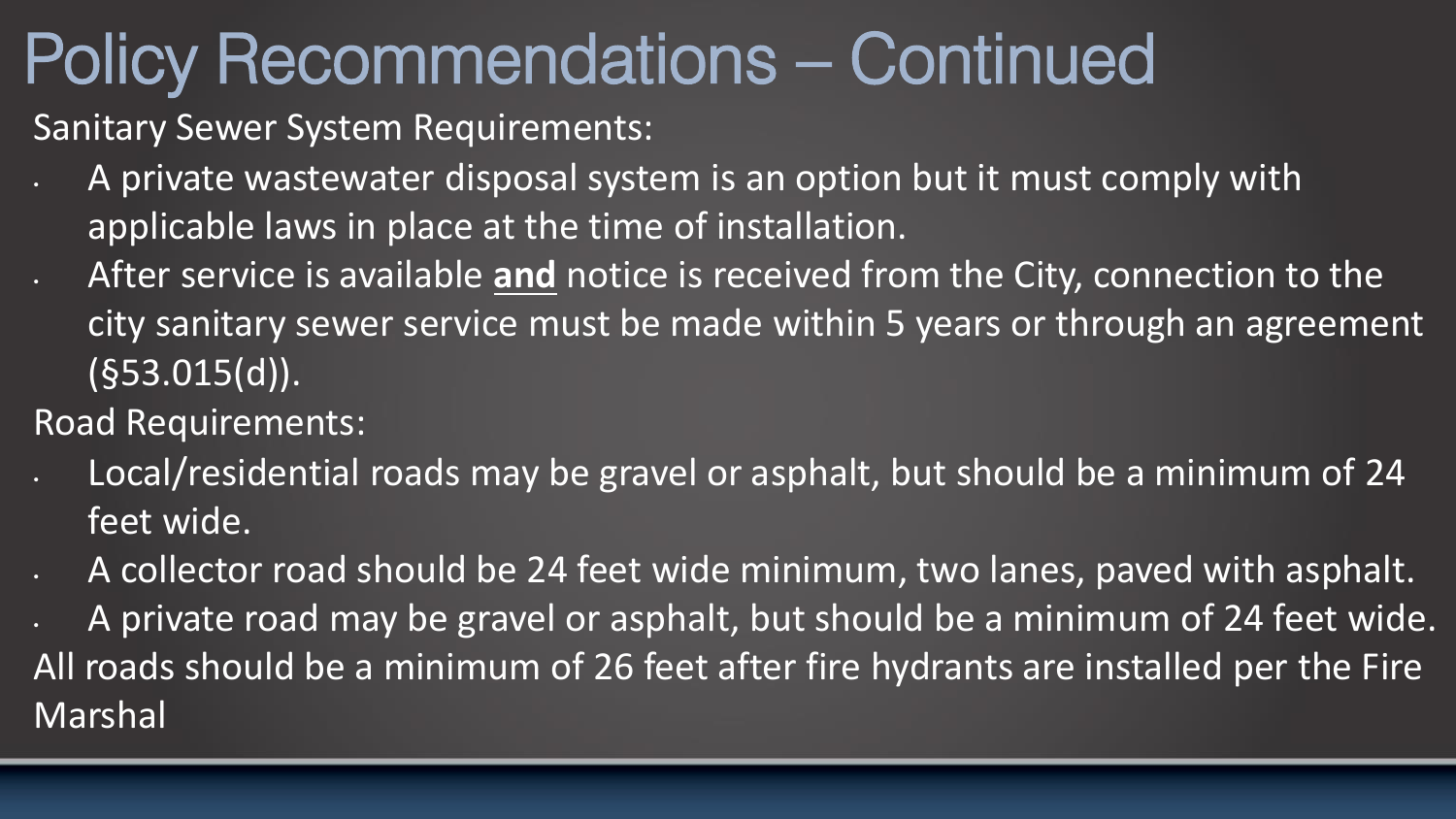Drainage Requirements:

- Depending on environmental conditions (topography, water table, etc.), there are one of two options for the drainage system.
	- Ditches and culverts
	- Storm water collection system

Sidewalk Requirements:

- Installation is at the discretion of the neighborhood/property owners unless required by ADA.
- If sidewalks are installed, they will need to meet the City's Engineering Design Standards and ADA.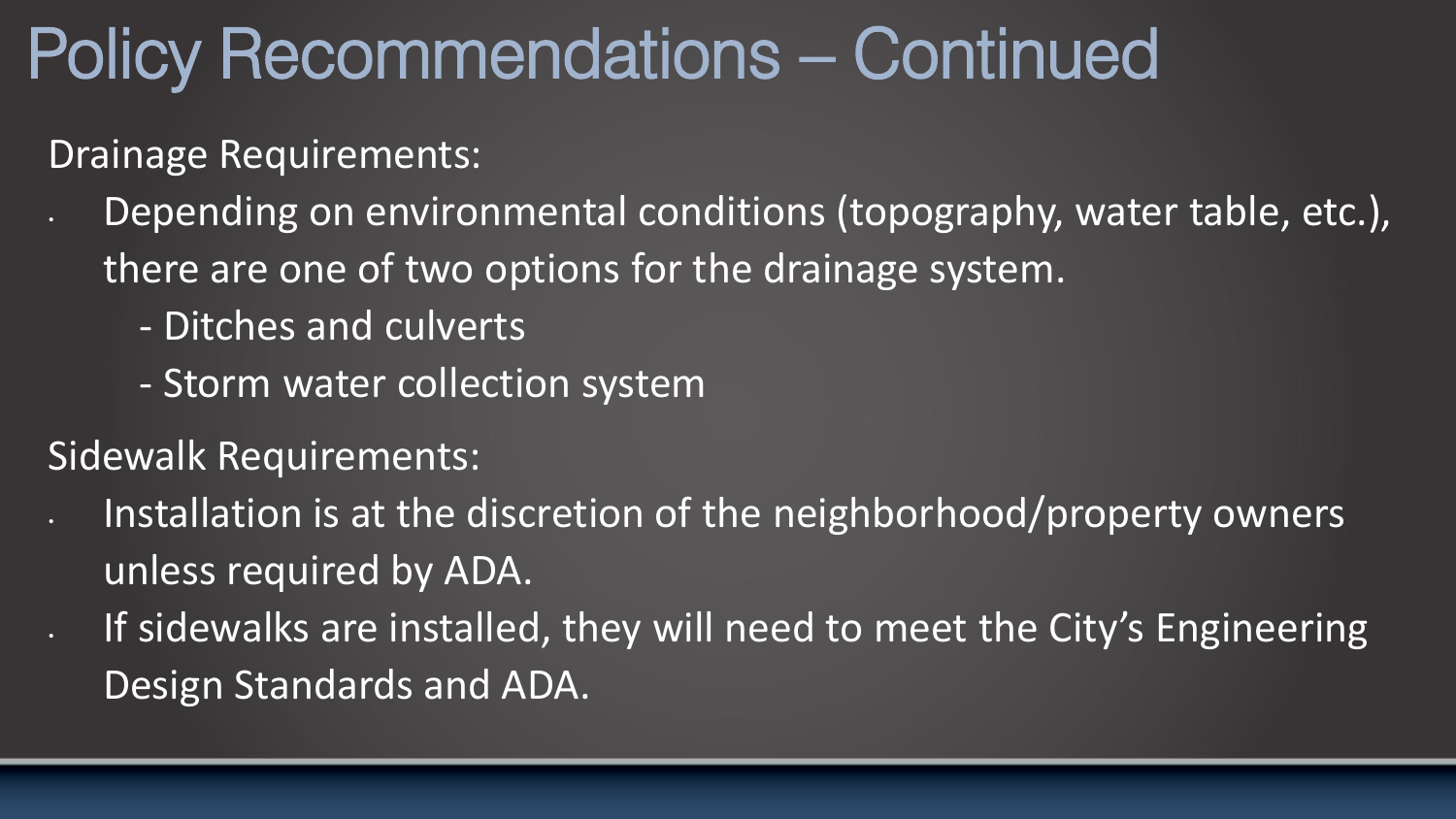Street Light Requirements:

- Local/residential streets wood pole or an aluminum pole with a breakaway base.
- Collector streets aluminum pole with a breakaway base.

Sump Pump Collection System Requirements:

• None, except if evaluation of sump pump activity by City staff determines a Sump Pump Collection System (SPCS) is beneficial or mitigates sump pump discharge nuisance, a SPCS retrofit may be constructed at no cost to the property owner.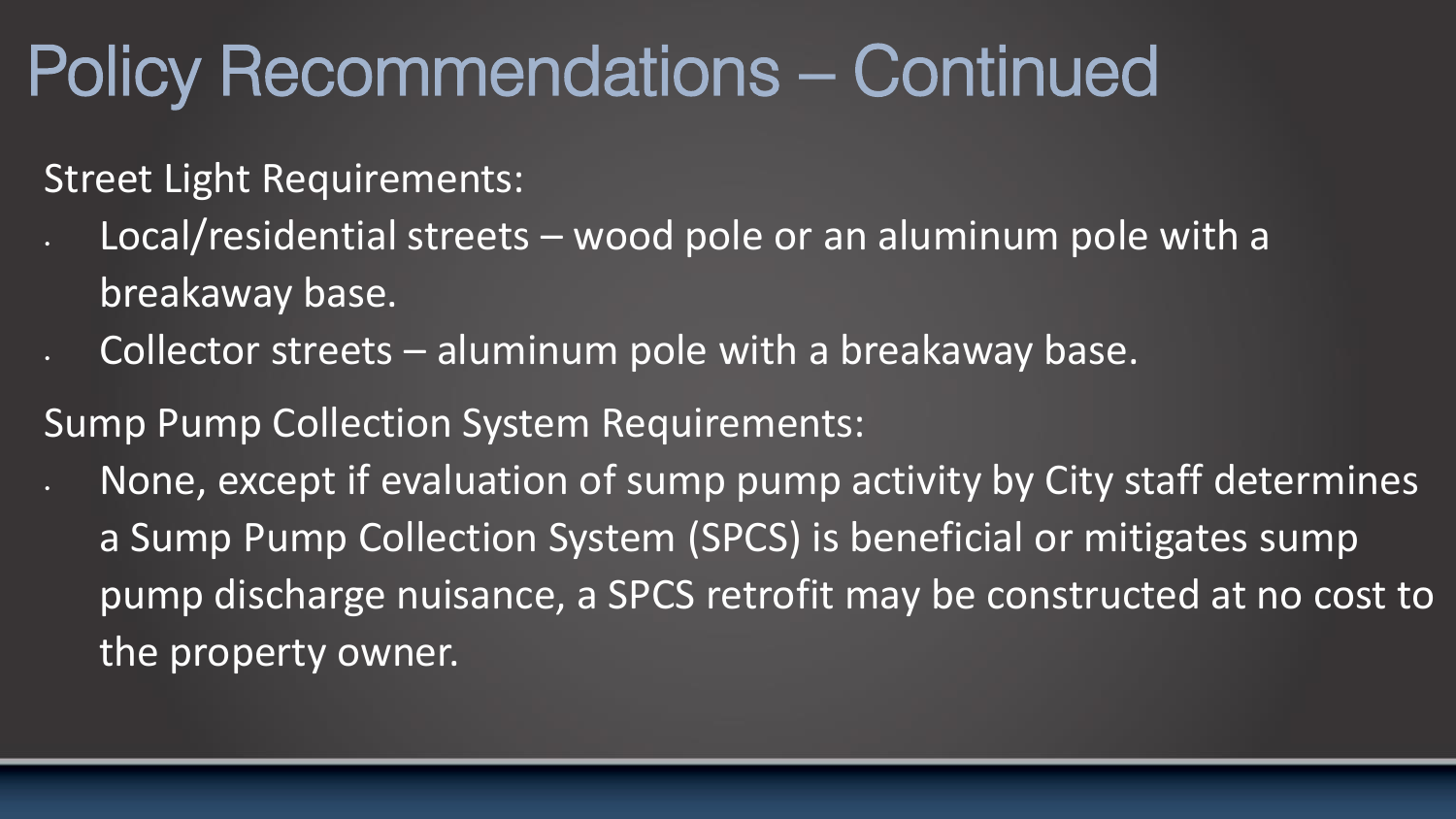**Issue:** Communications are lacking and they need to improve. **Recommendation:**

- Develop a process that ensures regular notification of property owners who are currently engaged in a pre-annexation agreement. Notify unannexed property owners when property adjacent to theirs
	- intends to annex into the city.
- Initiate pro-active meetings regarding future road projects and large developments.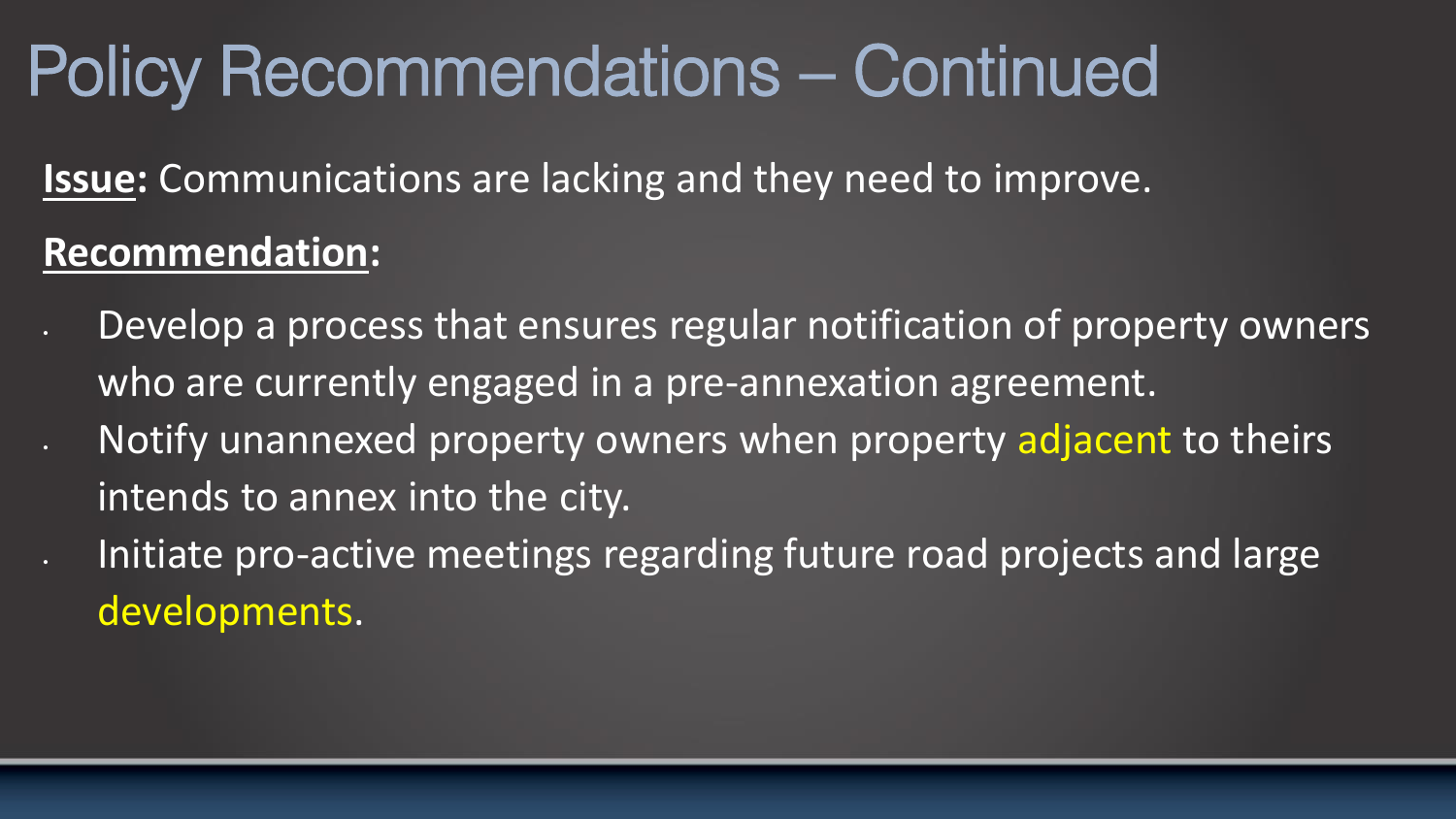# Annexation Task Force – Recommendation comments and input

- Open House completed (Sept. 13, 2017).
- Public input received through comment cards, emails and discussion.
- A summary of the public input received is available on the Annexation Task Force website. <http://siouxfalls.org/annexation>
- Following are recurring comments the task force members may wish to address in more detail…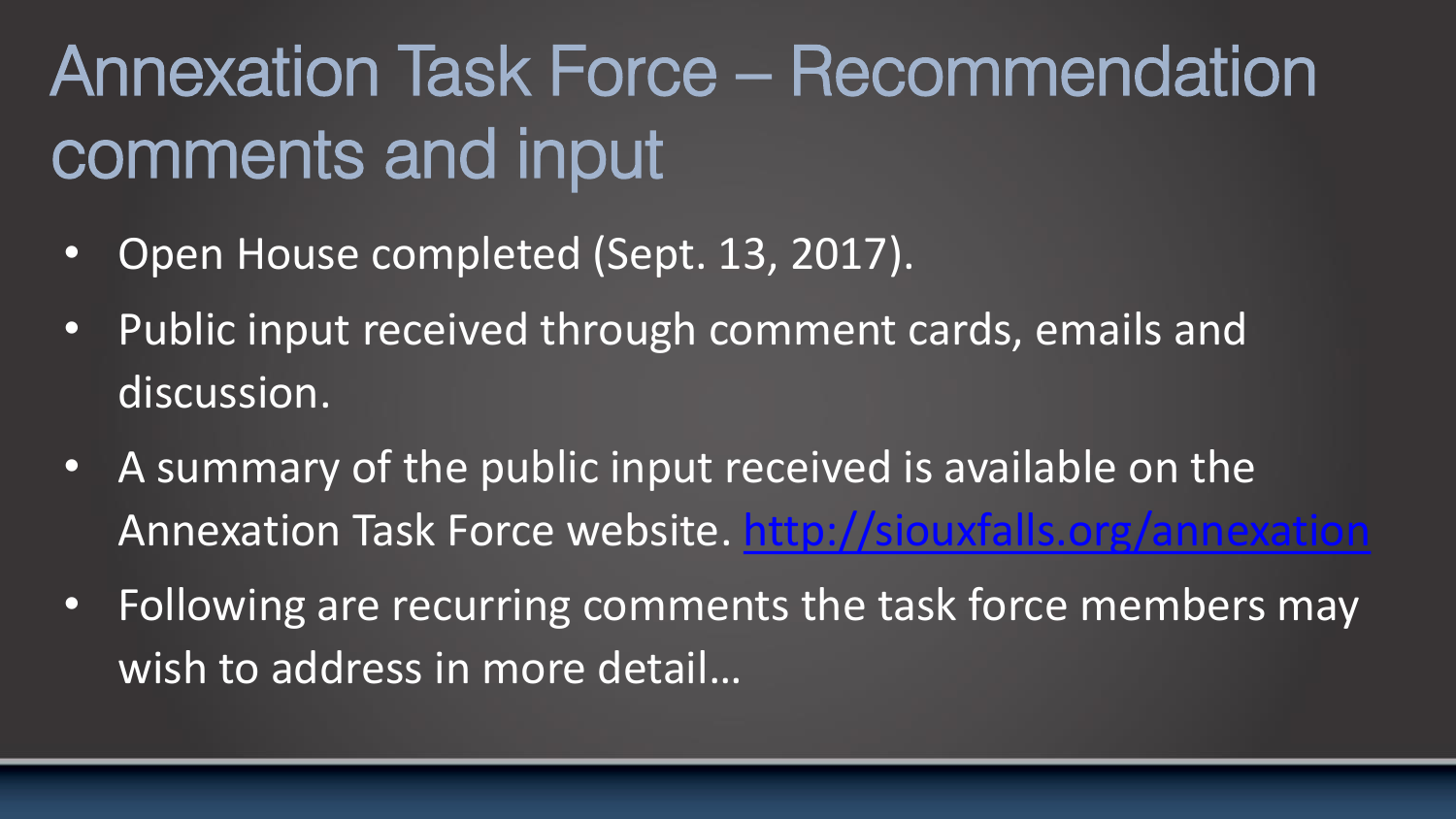# Public Input and Comments

Enhance the recommendations related to communication by adding the following activities:

- Update owners occasionally if their property is a participant in a preannexation agreement on file with the city.
- Instruct them on how to obtain a copy of the agreement.
- If official action of the City Council is scheduled to take place on a city-initiated annexation, send notification by registered or certified mail with proof of delivery to the property owner not less than 30 days prior to that date.

Bullet 1 & 2 – Staff recommends support of the comment.

Bullet 3 – Staff recommends change to "staff will testify at the annexation hearing that the property owner responded to the notification."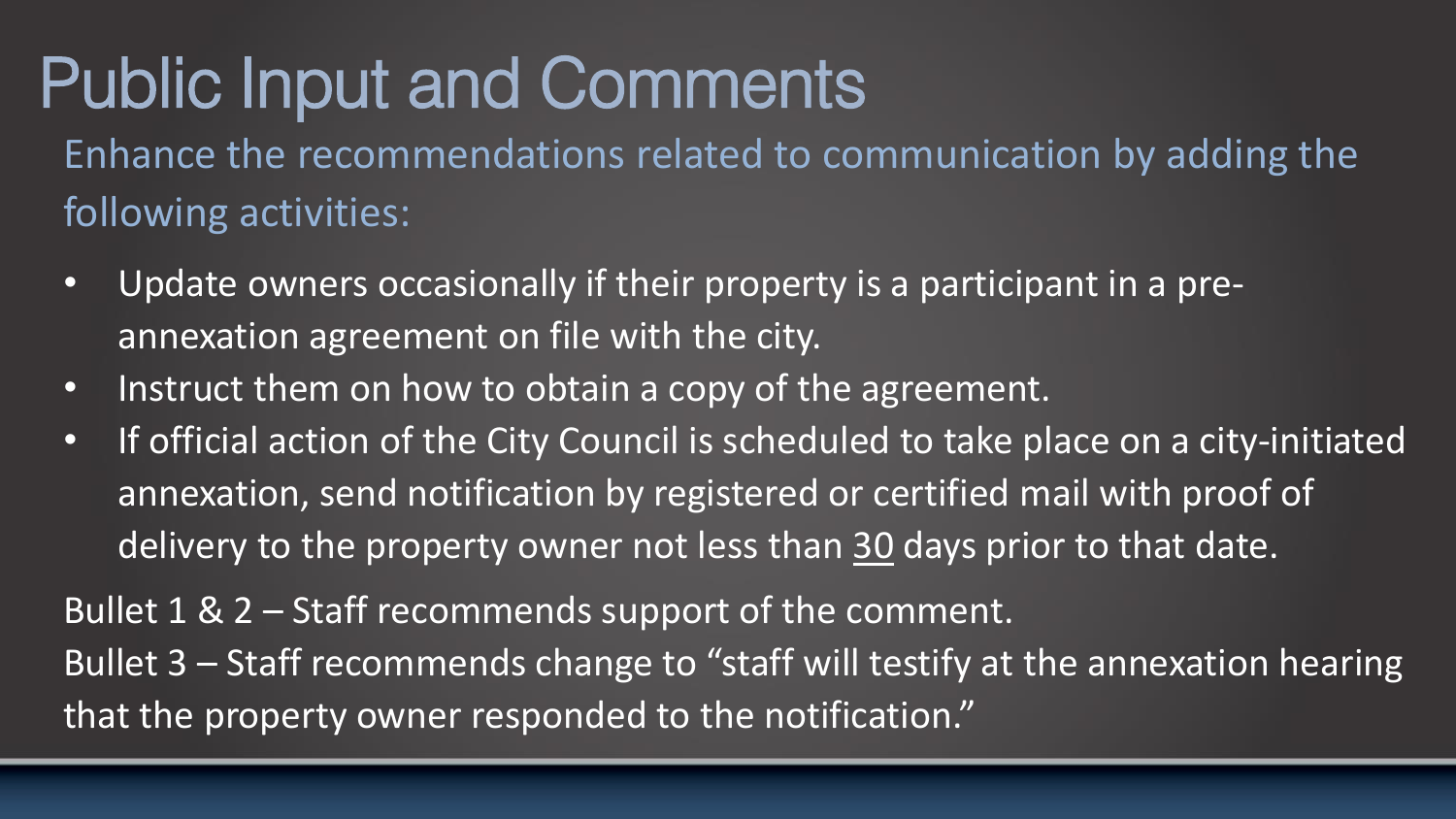#### Clarify terms used within the recommendations: Input and Comments - Continued

- Better define "development" or "fully developed" in terms of criteria to move forward with a city-initiated annexation discussions.
	- Fully developed An area used intensively for residential, urban recreational or conservation parklands, commercial, industrial, institutional, or governmental purposes or an area undergoing development for any of these purposes. Development – The construction, reconstruction, conversion, structural alteration, relocation, or enlargement of any structure; any mining, excavation, landfill, or land disturbance; or any use or extension of the use of land.
- Is the term "should" suggested or mandatory? Should – Synonymous with "must".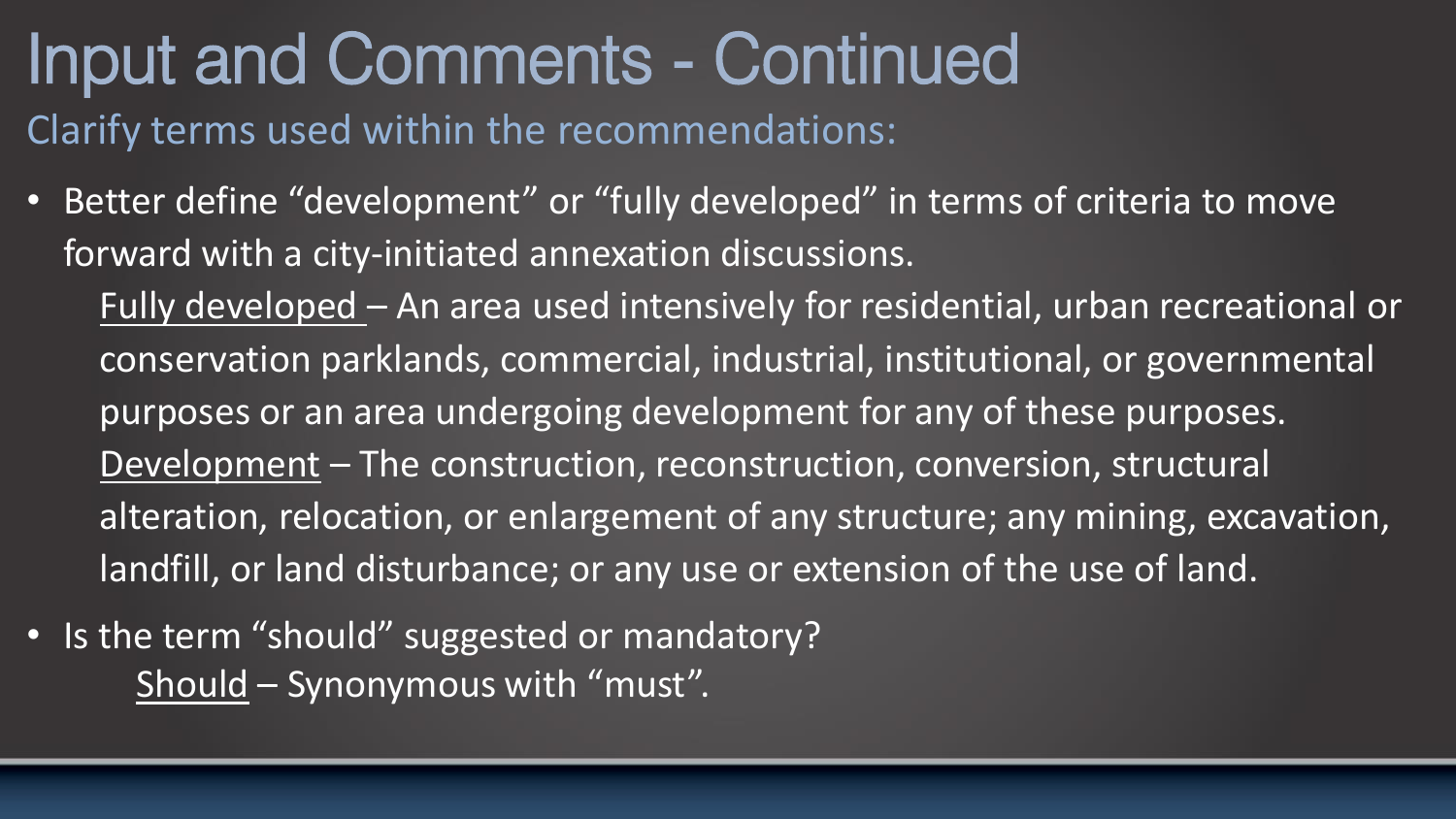Clarify terms used within the recommendations:

• Better define "impacted" in terms of the extent to which a property may be affected by a capital improvement project.

Impacted – Used in reference to CIP projects, this term is meant to refer to improvements that will directly influence the available services to a property in the future.

• Is "adjacent" the best word to use when referring to land next to property to be annexed?

Adjacent – Lying near, close, or contiguous.

Abutting – Touch or join at the edge or border.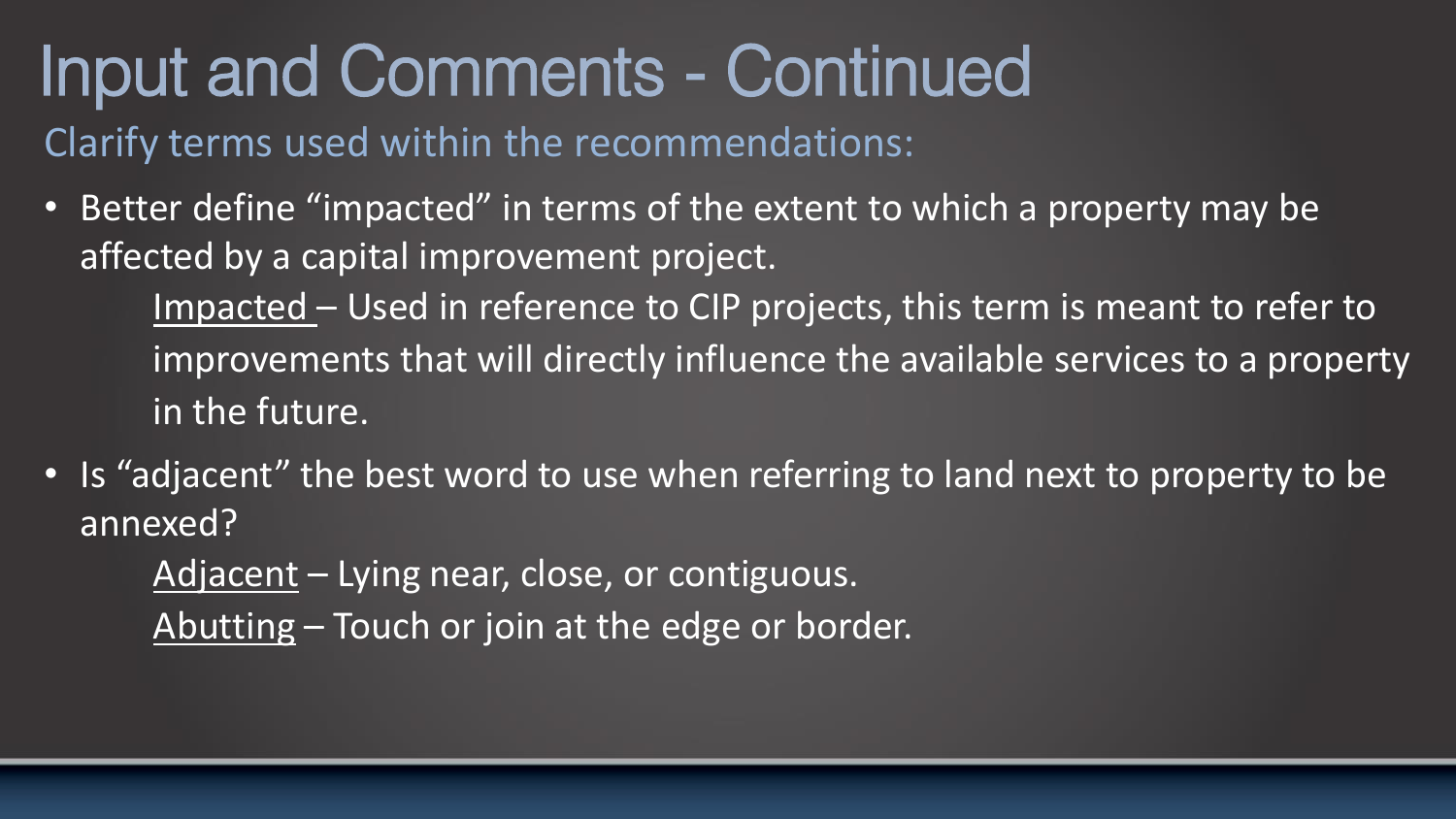Reduce the financial impact to the property owners.

• Cost comparison of the new development standards vs. the proposed rural neighborhood standards.

#### Assumptions:

- 100' of street frontage.
- Water and sewer to be constructed in the street right-of-way.

#### Approximate Estimates:

- New development standards \$22,600.00 assessment (paved road, curb & gutter, water, sanitary sewer, storm sewer, sidewalk, street lights).
- Existing rural neighborhood standards \$8,500.00 assessment (water and sewer only).
- Total savings \$14,100 (62.4%)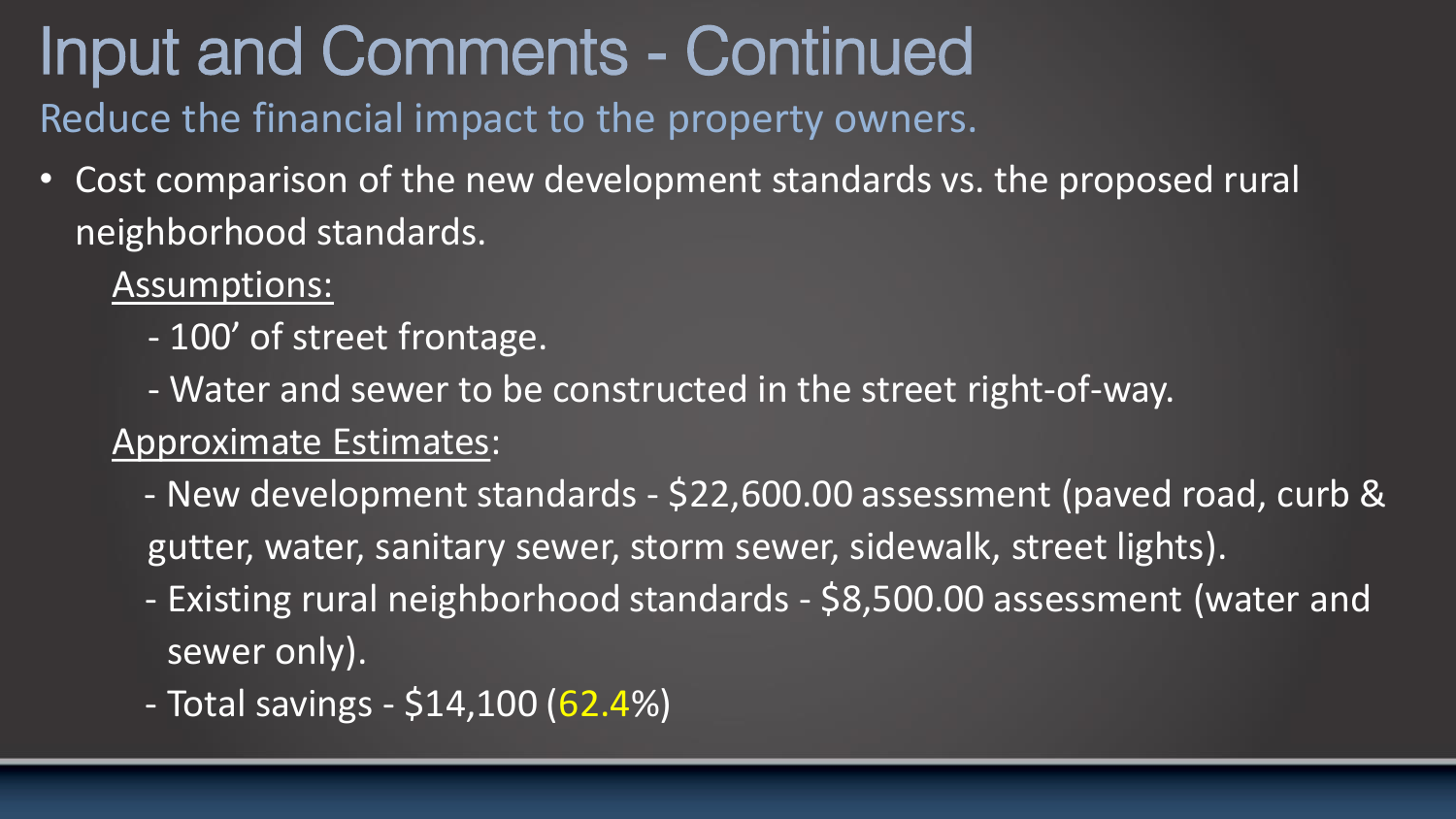Provide a timeline for when city-initiated annexations may occur.

- Criteria 1. The unannexed property is 100 percent surrounded by city limits and development, **AND** one or more of the following:
- Criteria 2. The unannexed property is currently adjacent to an improved city street and connected to city water or sewer services, **OR**
- Criteria 3. The unannexed property will be impacted by a capital improvement project such as street improvement or utility extensions, **OR**
- Criteria 4. The unannexed property has a public health or safety issue that can be corrected with city utility connections or street improvements, **OR**
- Criteria 5. The City has no reasonable means of physical access for the provision of services to adjacent property.

Staff supports adding Criteria 5.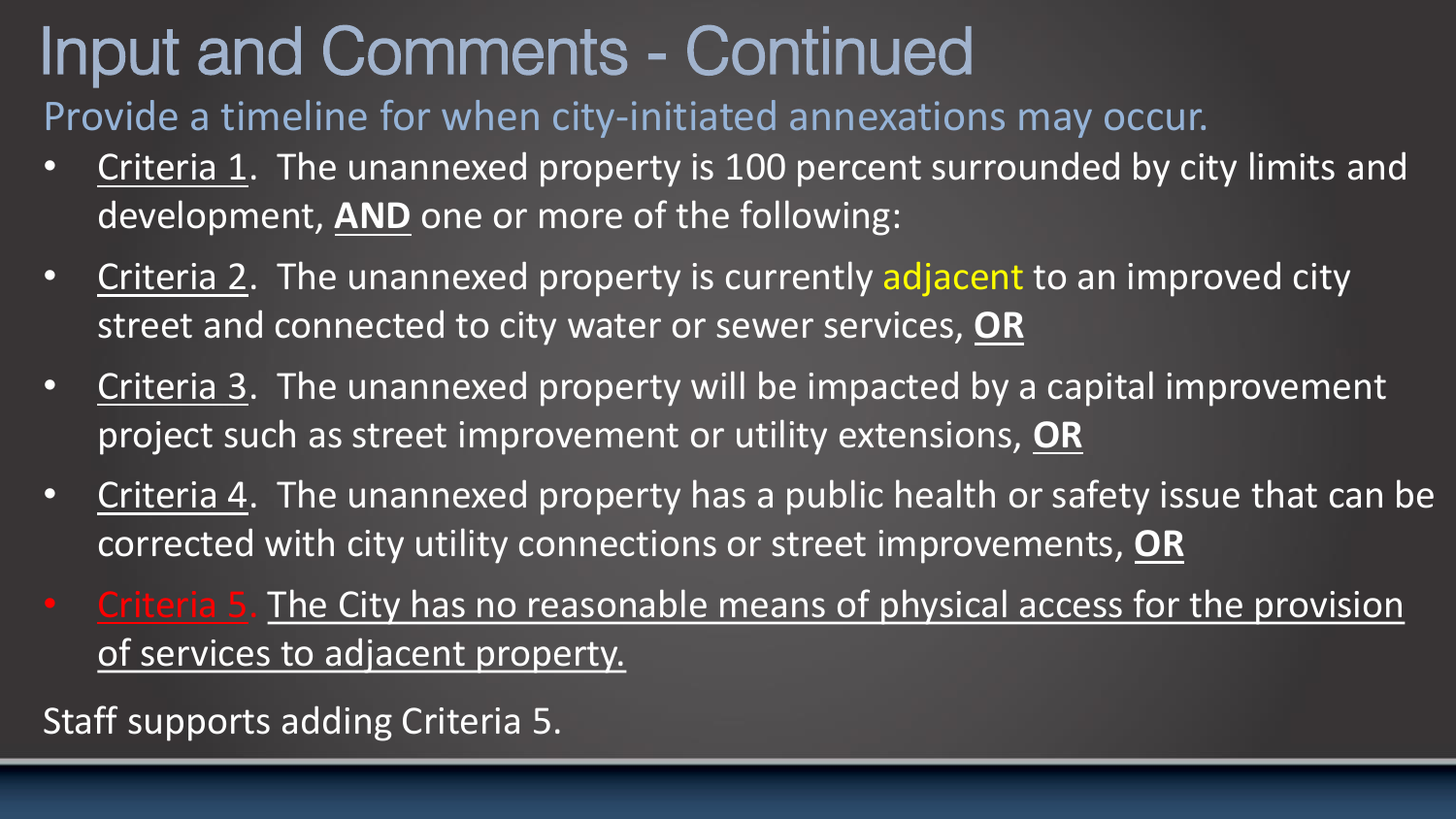Some property owners desire to maintain the character of their neighborhoods.

- All ADA requirements, whether inside or outside the city limits, are held to the same accessibility standards which are mandated by the federal government.
- The proposed standards for rural neighborhoods and individual property owners will allow areas to maintain the existing character of the neighborhood, if annexed.

Use the increase in property tax to pay for improvements.

• Property tax incentives, such as escrowing a percentage of tax increase for improvements, cannot be provided unless state law is changed.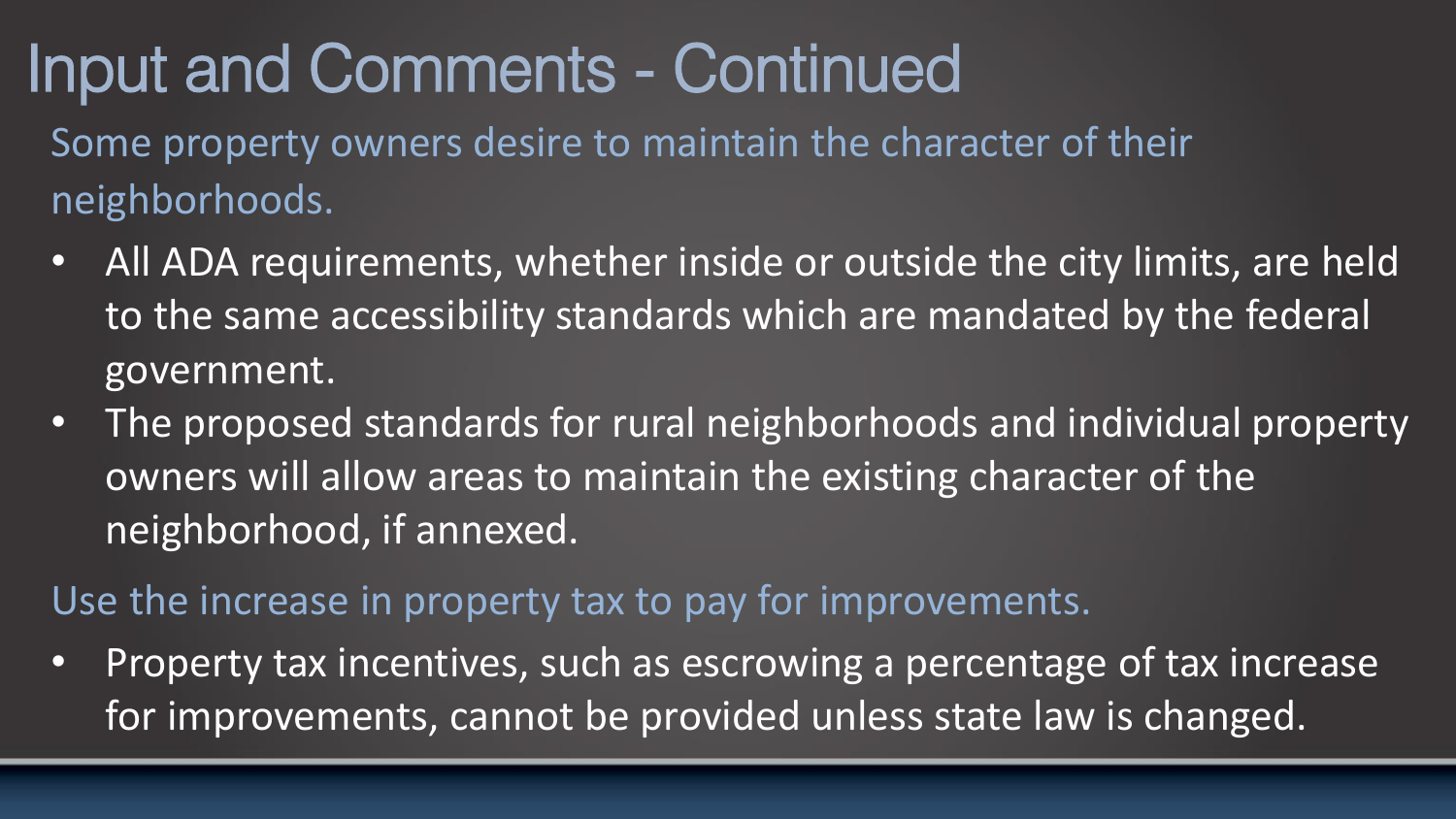Do a cost/benefit analysis prior to a vote on a city-initiated annexation.

- State law requires a study before an initiated annexation can occur (SDCL 9.4.4.1 - Abbreviated).
- Required content of study per state law (SDCL 9.4.4.2 Abbreviated).
	- Description and boundaries to be annexed.
	- Show that ample and suitable resources exist for orderly development of the area.
	- Definite timetable for utility and major street extension into the area.
	- An approximate cost to the property owner and the municipality of extending services to the area.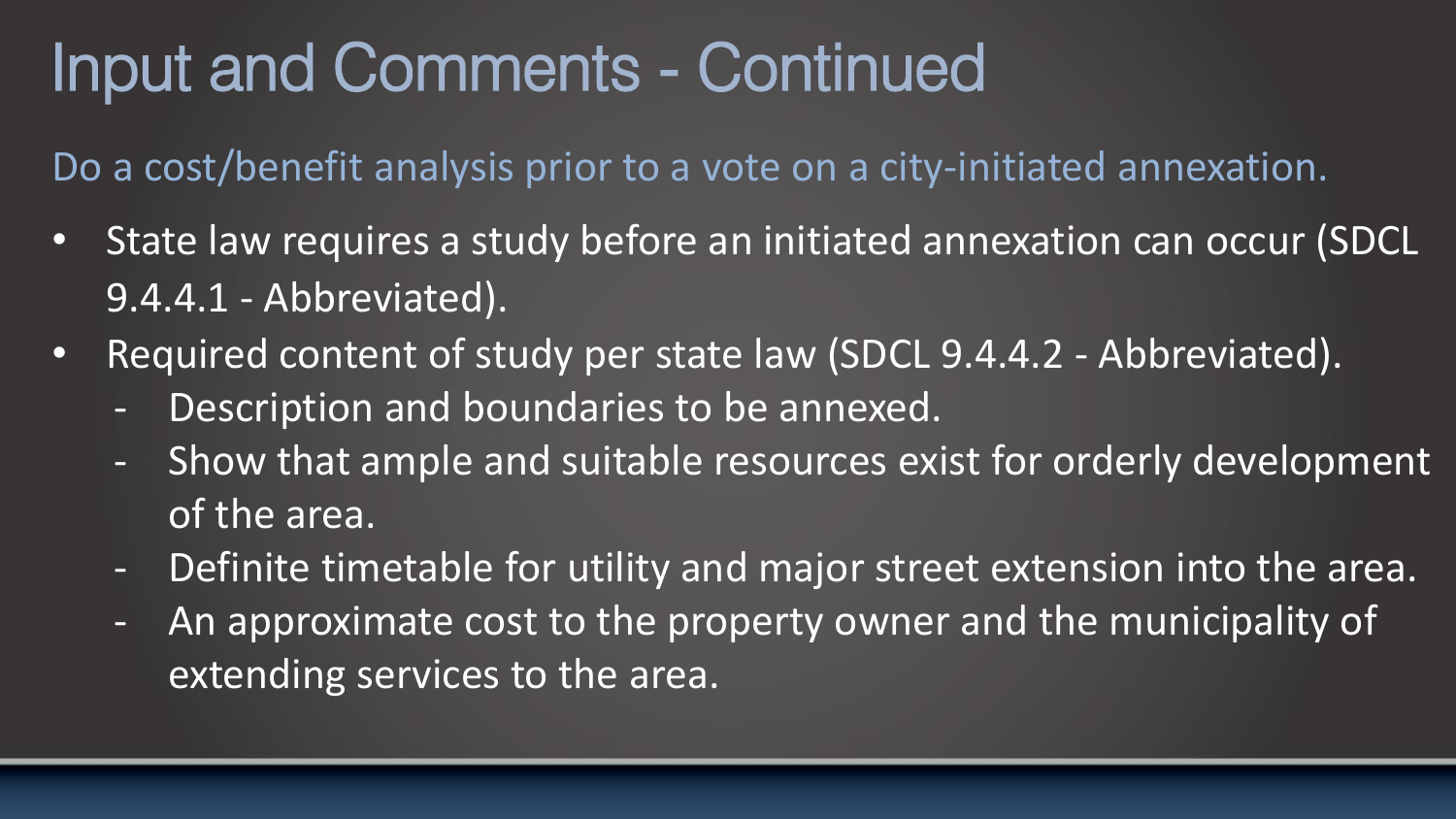- Required content of study per state law (SDCL 9.4.4.2 Abbreviated) (continued).
	- Estimated difference in tax assessment rate for the property owners.
	- Demonstrate that exclusions and irregularities in boundary lines are not the result of arbitrariness.
	- Show that there is a reasonable present or future need for annexing the contiguous territory.
	- Illustrate that population and census data indicate municipality growth or development beyond current limits.